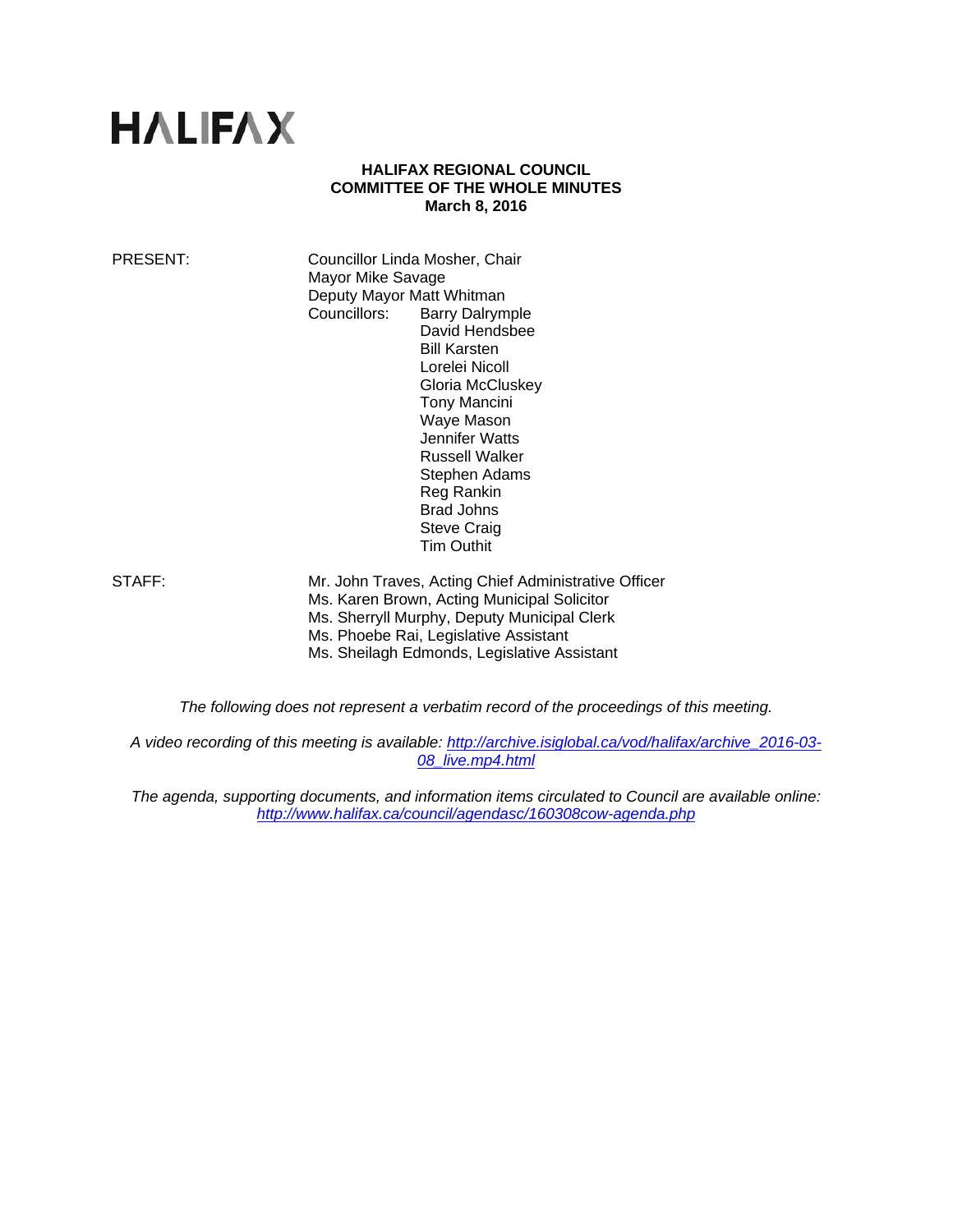*The meeting was called to order at 10:00 a.m., and recessed at 12:10 p.m. Committee of the Whole reconvened in at 2:21 p.m. and adjourned at 2:45 p.m.* 

# **1. CALL TO ORDER**

Councillor Mosher, Chair called the meeting to order at 10:00 a.m.

# **2. APPROVAL OF THE MINUTES – January 27, February 2, February 3 and February 16, 2016**

MOVED by Councillor McCluskey, seconded by Councillor Nicoll

# **THAT the minutes of January 27, February 2, February 3 and February 16, 2016 be approved as circulated.**

A question was raised regarding the Seniors Snow Removal Program motion from page 7 of the January 27, 2016 minutes. Council heard that the matter will be addressed as part of a larger report.

Ms. Sherryll Murphy, Deputy Municipal Clerk, indicated that the minutes would be revised to provide clarity and brought back to Regional Council for approval.

The question was called on the motion as follows:

# **THAT the minutes of February 2, February 3 and February 16, 2016 be approved as circulated.**

# **MOTION PUT AND PASSED.**

# **3. Full Review of Final Budget – Proposed 2016/2017 Budget and Business Plan**

The following was before Committee of the Whole:

- A staff recommendation report dated February 24, 2016, with revised proposed reserve budget 2016/17 summary and revised Attachment A
- Proposed 2016-17 Operating and Capital Budget Books
- A recommendation report dated February 23, 2016 submitted by the Chair of the Board of Police **Commissioners**
- A staff presentation dated March 8, 2016
- A handout from the Chief Financial Officer entitled "2016-17 Municipal Budget Highlights"
- A handout entitled Revised Proposed Reserve Budget 2016/17 Summary and Proposed Capital Reserve Funds Budget
- Correspondence dated March 7, 2016 from Philip Pacey

### **i) Presentation**

Councillor Mosher, Chair invited staff to provide a presentation respecting the Proposed 2016/2017 Budget and Business Plan.

Mr. John Traves, Acting Chief Administrative Officer, provided introductory remarks. He indicated that the budget before Council is linked to the priorities of Council and represents a balanced budget without tax increases.

Ms. Amanda Whitewood, Chief Financial Officer and Director of Finance & ICT, presented the proposed 2016/2017 Budget and Business Plan. She reviewed each of Council's approved priorities and detailed how the financial plan responds to those priorities. With respect to financial responsibility, Ms. Whitewood spoke to the positive economic forecast, decline of municipal expenditures, flattening of property tax bills,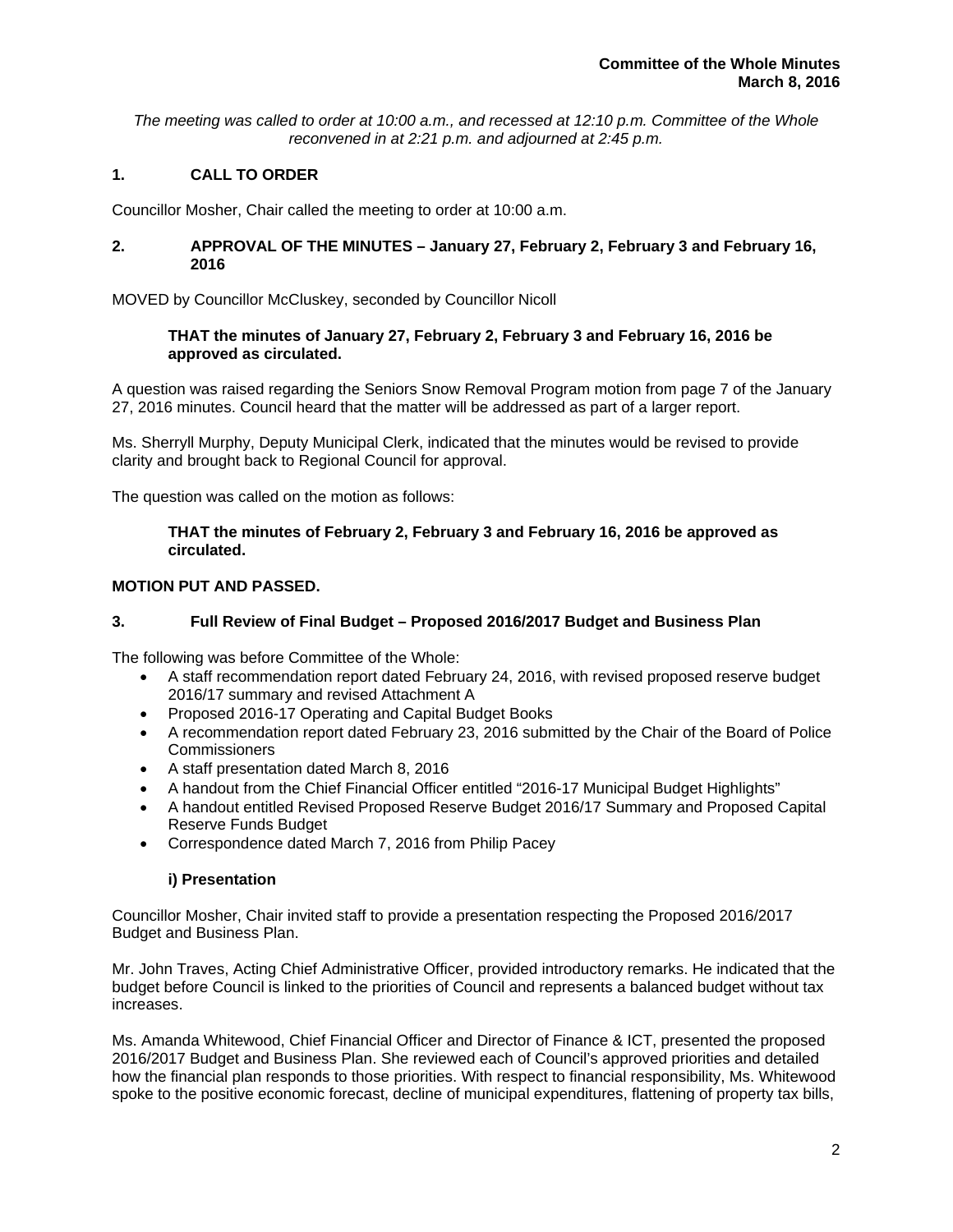decline in municipal debt, and the strategic infrastructure reserve for debt management creating capacity for growth.

Mr. Bruce Fisher, Manager of Financial Policy and Planning spoke to the financial pressure of \$18.7 million and provided an overview of how the budget was balanced. Mr. Fisher also presented the breakdown of operational revenues for 2016/17, noting that both residential and commercial property tax bills are flat.

# **ii) Public Submissions**

Councillor Mosher invited members of the public to address Committee of the Whole on the budget presentation.

**Mr. Rob McLaughlin,** Tantallon commented that the tendering process for sidewalk snow removal could be improved by including a component in the contract to enable the extension of the contract if the contractor meets a certain level of service. He advised that this would enable the municipality to access better rates for machines and fuel.

**Mr. Kevin Lacey** of the Canadian Taxpayers Federation expressed his view that the budget did a good job of protecting the interests of taxpayers, though he noted his concern with rising transit costs and pensions.

**Mr. Nick Langley** of the Canadian Federation of Independent Business lauded the decrease in the tax rate, but expressed concerns regarding pension liabilities.

Councillor Mosher called three times for additional speakers. There being no further speakers, Councillor Mosher opened the debate.

### **iii) Debate**

MOVED by Deputy Mayor Whitman, seconded by Councillor Karsten

**THAT Halifax Regional Council approve the 2016/2017 Capital and Operating Budget, as per revised Attachment A of the staff report dated February 24, 2016 – "Resolution for Approval of Operating and Capital Budget, and Tax Rates for Fiscal 2016/2017," including: a. Total Budget Approval for Multi-year Projects, as detailed in Schedule 1; and b. The Withdrawal from Reserves detailed in Schedule 2.** 

Mayor Savage joined the meeting at 11:12 a.m.

In the ensuing discussion, Councillors requested additional information to be provided by staff on the following matters:

- when did Council provide direction regarding the marketing budget for the Halifax Convention Centre;
- regarding the "pan Canadian check-in," what is the level of assessment in those cities in comparison to Halifax;
- the district schedule for implementing the street lighting replacement program and the status regarding street lights on private roads; and
- the list of replacement bus shelter locations.

Staff indicated they would follow up with the Councillors directly to provide this information.

In response to a question regarding revenue from payments in lieu of taxes (PILT), Mr. Traves indicated that it would be reasonable to expect a decision from the Minister during the 2016-2017 fiscal year; however, the value has not yet been determined.